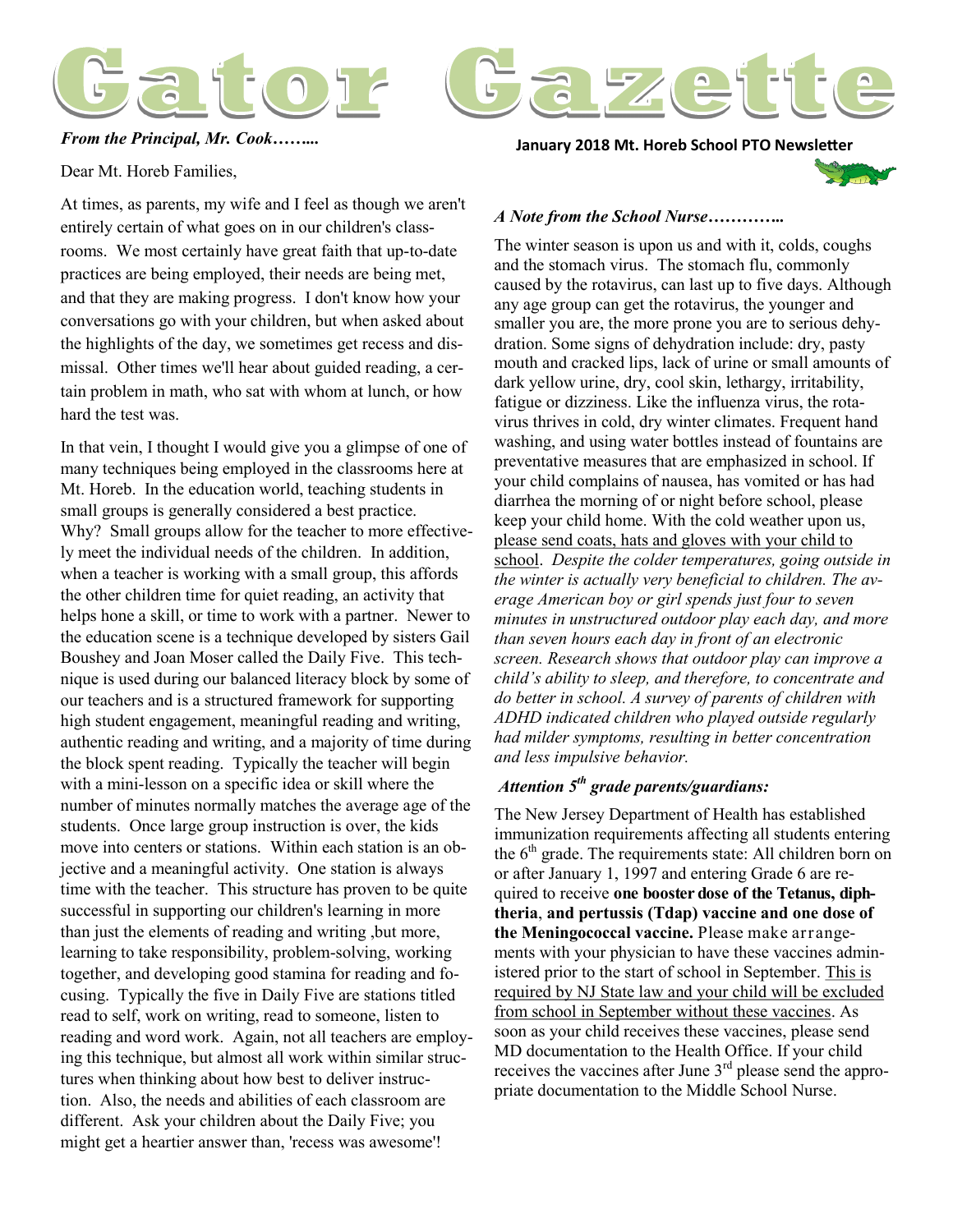#### **5-A-Day Fruit and Vegetable Program:**

On Tuesday, January  $30<sup>th</sup>$  the PTO will generously provide a variety of fruits and vegetables during all the lunch periods. The students will be able to sample these foods as part of our **5-A-Day Fruit and Vegetable promotion**. January will highlight the Red and Green group of fruits and vegetables. We hope to do this again in late spring with different color themes. You can support your child's efforts to increase his/her fruit/vegetable consumption in many ways:

- Keep a variety of ready to eat fruits and vegetables available.
- Include a fruit for snack time in class, and fruit/ vegetable at lunch.
- Top breakfast foods with fruit (pancakes, cereal, yogurt).
- Include the children in choosing and preparing fruits/ vegetables.
- Keep frozen vegetables as a quick addition to any meal.

Seek out a farmer's market and take your child. Be a role model! If your child sees you eating fruits/ vegetables, he/she will be more likely to eat them.

Please encourage your child to participate in our 5-A-Day Program. If you have any questions, please call me. Thank you for helping your child eat healthier!

#### *Doris Zanchelli RN, CSN*

## **CULTURAL ARTS**

We had a great turn out for our private showing of the movie Wonder. The story shared a wonderful message for adults and children. Thank you to those who attended.

This was also a great opportunity for children to see the movie before the assembly with myFace. Students gathered on December  $13<sup>th</sup>$  to hear from Dina Zuckerberg, director of family programs of myFace.

## **ICE CREAM DAYS**

Ice cream can be purchased for \$1.00. Mark your calendars for the next Ice cream days, which will be held on January 5th and January 19th.

Snack cards are a convenient alternative to cash, and are available for \$5. At any point throughout the year, please send in your payment with your child's lunch and they can purchase a card at the snack table. Checks can be made out to Mt. Horeb PTO, or cash is accepted.

## **BOX TOPS FOR EDUCATION**

Please continue to save your box tops and send them into school. This is a great way for us to raise money for various school activities. Box tops are collected throughout the school year.

## **AFTER SCHOOL ACTIVITIES**

Be on the look out for registration for after school clubs.

## **UPCOMING EVENTS**

**Parent's Night Out:** Friday, February 2<sup>nd</sup>: Tickets can be purchased using link **RED SOLO** on PTO webpage: [https://](https://mthorebpto.org/Page.aspx?_=Mt-Horeb-Parents-Night-Out) **CUP** LET'S [mthorebpto.org/Page.aspx?\\_=Mt](https://mthorebpto.org/Page.aspx?_=Mt-Horeb-Parents-Night-Out)-Horeb-**HAVE** [Parents](https://mthorebpto.org/Page.aspx?_=Mt-Horeb-Parents-Night-Out)-Night-Out **A PARTY** 

**Family Bingo:** More information to follow

**General PTO Meeting:** Tuesday, January 9th at  $2:00$  p.m.

**Author's Day:** Tuesday, January 23rd. Meghan McCarthy is our featured author this year. Books signed by the author will be available to purchase. Order forms have already been sent home.

# **COMMUNITY THINGS TO KNOW**

## **WBSI - 2018 SPRING RECREATIONAL BASE-BALL & SOFTBALL**

All Boys (Pre  $K - 9$ th grade) & All Girls (Pre  $K - 8$ th grade) are welcome to join! Register at: [www.warrenbaseballsoftball.com](http://www.warrenbaseballsoftball.com/) Registration is open through February 28th!

Early Bird Discount Available\*

## **SIMPLY LAX - GIRLS LACROSSE CLINIC**

Girls Lacrosse for beginners, newbies, and those who just want to try it out!

To introduce and teach the great game of Lacrosse in the Warren/Watchung Hills area and neighboring towns for girls 2nd through 9th grade. Focusing on the fundamental skills, we are committed to teaching lacrosse, sportsmanship, and teamwork while having a good time!

More information can be found here:

https://mthorebpto.org/Page.aspx? =Mt-Horeb-[Community](https://mthorebpto.org/Page.aspx?_=Mt-Horeb-Community-Things-to-Know)-Things-to-Know

\*If link is not clickable, copy and paste it into the address bar

*We would like to wish everyone Happy Holidays and a Very Happy New Year!*